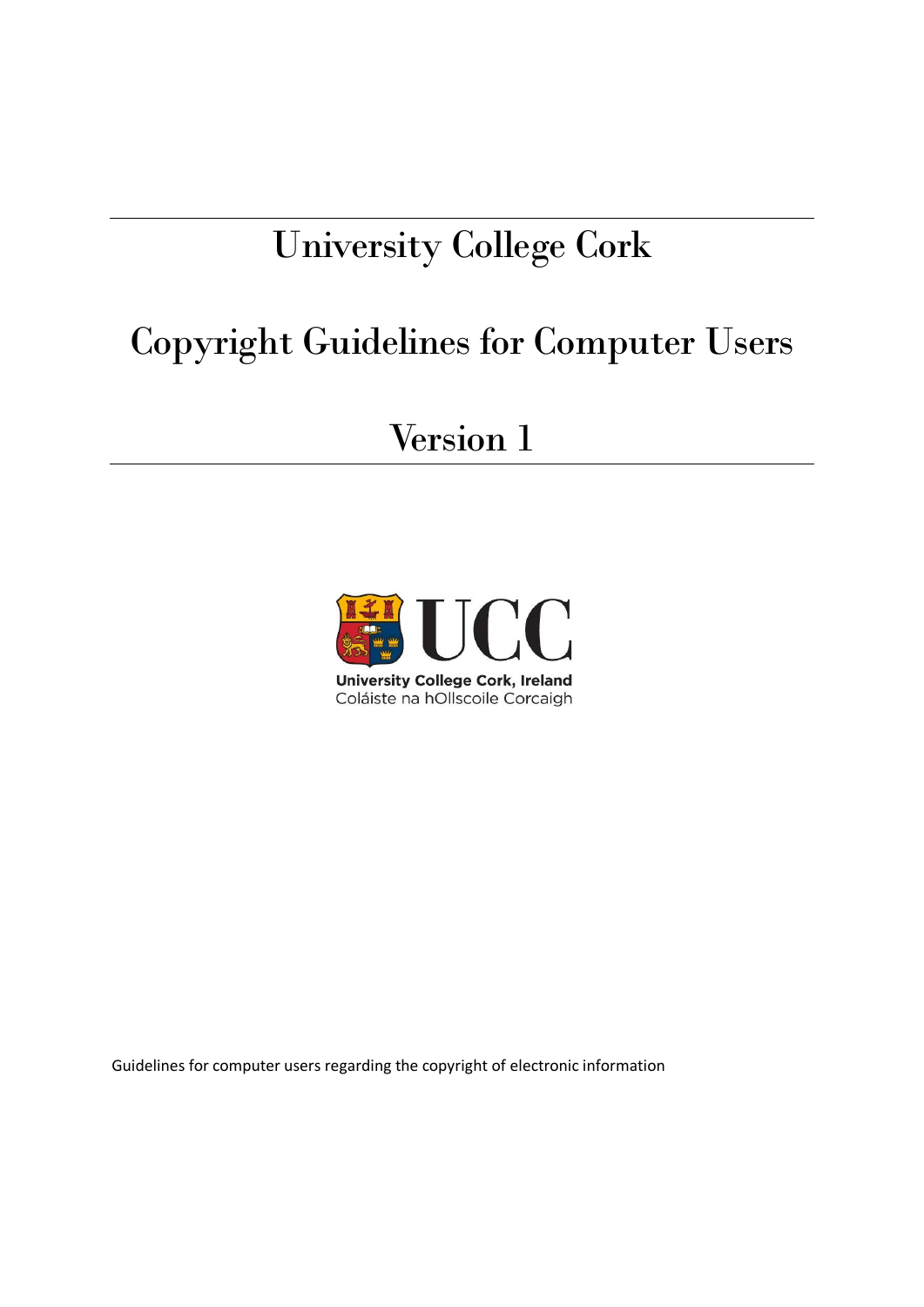### **Document Location**

<http://www.ucc.ie/en/it-policies/guidelines>

#### **Revision History**

| Date of this revision: $02/08/2013$ Date of next review: 2/08/2014 |  |
|--------------------------------------------------------------------|--|
|                                                                    |  |

| <b>Version</b><br><b>Number/Revision Date</b><br><b>Number</b> | <b>Revision Summary of Changes</b> |
|----------------------------------------------------------------|------------------------------------|
|                                                                |                                    |
|                                                                |                                    |
|                                                                |                                    |
|                                                                |                                    |
|                                                                |                                    |

#### **Consultation History**

| Number   Date | <b>Revision Consultation Names of</b> | <b>Parties in</b><br><b>Consultation</b> | <b>Summary of Changes</b> |
|---------------|---------------------------------------|------------------------------------------|---------------------------|
|               |                                       |                                          |                           |
|               |                                       |                                          |                           |
|               |                                       |                                          |                           |
|               |                                       |                                          |                           |

#### **Approval**

This document requires the following approvals:

| <b>Name</b> | <b>Title</b> | <b>Date</b> |
|-------------|--------------|-------------|
|             |              |             |
|             |              |             |
|             |              |             |
|             |              |             |
|             |              |             |